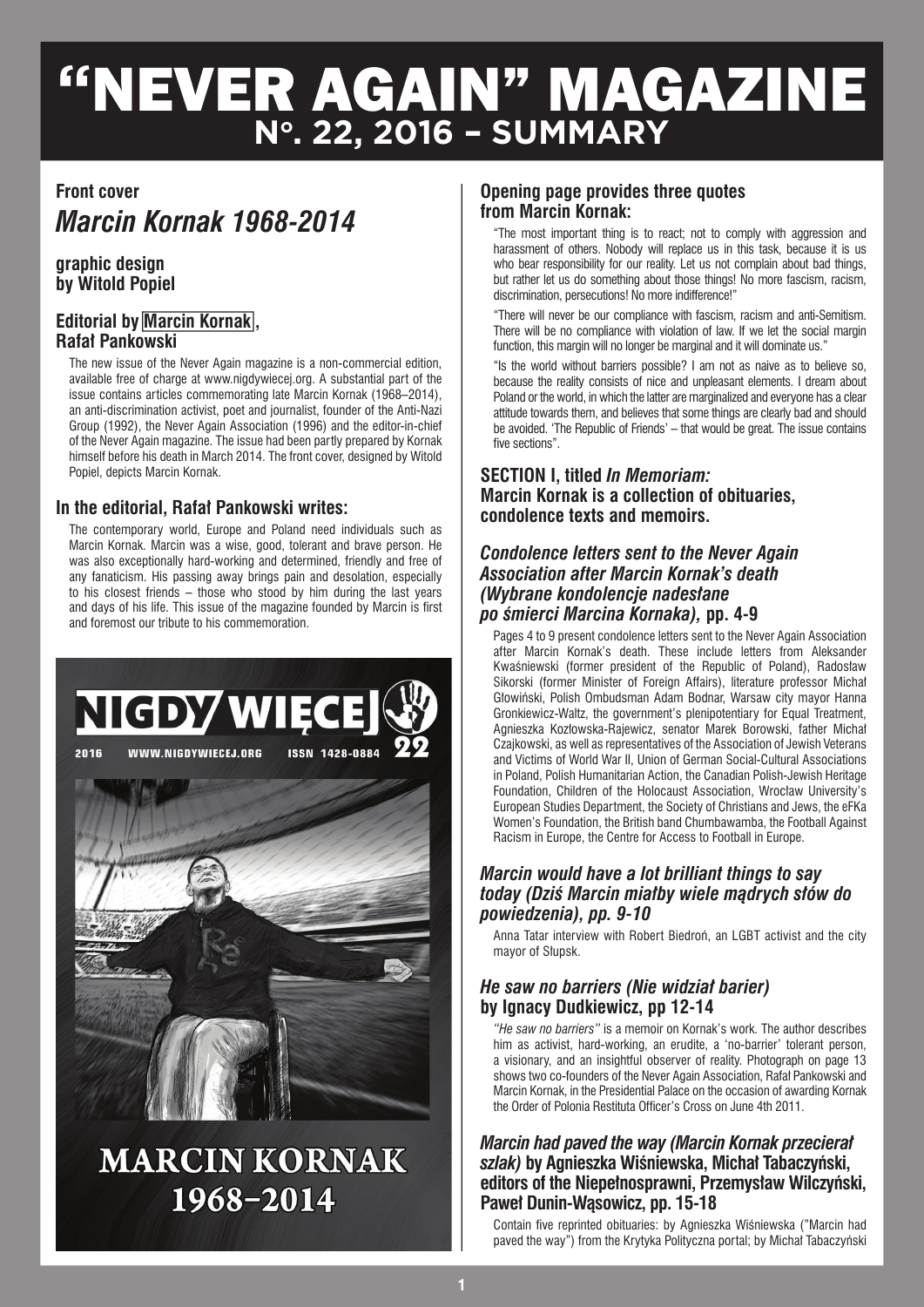from the Bydgoski Informator Kulturalny, focusing on Marcin Kornak's role in his home town of Bydgoszcz; by editors of the Niepełnosprawni website, focusing on presenting Kornak both as an antiracist activist and as an example of a person with disabilities who set an example with his civil society involvement (Kornak was awarded "Man Beyond Barriers" prize by the Integration Friends Association in 2012); by Przemysław Wilczyński of the liberal Catholic weekly Tygodnik Powszechny; and by Paweł Dunin-Wąsowicz of the artistic journal Lampa. Photograph on page 15 shows Kornak with The Order Polonia Restituta. Photo on page 17 shows Kornak at the "Man Beyond Barriers" ceremony.

#### *Marcin Kornak – founder and chairman of the Never Again Association (Marcin Kornak – założyciel i prezes Stowarzyszenia "NIGDY WIĘCEJ") by Anna Tatar, pp. 19-22*

*"Marcin Kornak – founder and chairman of the Never Again Association"* – in an extensive memoir containing detailed biographic information on Kornak's activism from a perspective of a member of the Never Again Association. The article is a reprint from the Res Humana journal. Photograph on page 20 shows Kornak being honoured with the Polonia Restituta Order by the president Bronisław Komorowski. Photo on page 21 shows Kornak giving the Brown Book to the Prime Minister Donald Tusk in June 2011.

### *The world thought 'never again' (The world thought 'never again')* **by Witold Liliental, pp. 23-25**

*"The world thought 'never again'"* is a personal memoir reprinted from the Canadian Gazeta daily.

# *Each human life...*  **(***Każde życie ludzkie...***), p. 25**

*"Each human life"* piece presents a quote from Kornak, reprinted from I. Filus's article "African's smile" in Gazeta Paryska.

# *To the memory of Marcin (Pamięci Marcina)* **by Anna Tatar, pp. 26-27**

*"To the memory of Marcin",* contains six poems. Picture on page 26 is a drawing by Witold Popiel inspired by Bulat Okudzhava's song The Last Trolley Bus.

#### *The more examples Marcin pointed to, the more necessary it was to shout (Im więcej Marcin miał przykładów, tym głośniej trzeba było krzyczeć)*  **by Urszula Prussak-Dąbrowa, pp. 28-29**

*"The more examples Marcin pointed to, the more necessary it was to shout"*, is a memoir by radio journalist on Kornak's inspiration in understanding the problem of racism and nationalism in Poland. Photo on page 28 shows Kornak at the Newsweek's "Social Activist of 2011" ceremony.

#### *To the memory of Marcin Kornak (Pamięci Marcina Kornaka)*  **by Głos Nauczycielski, p. 29**

*"To the memory of Marcin Kornak"* is a reprint from the Głos Nauczycielski, a paper of the Polish Teachers' Union.

#### *One day I found extraordinary publication (Któregoś dnia natrafiłem na niezwykłe wydawnictwo)* **by Witold Popiel, p. 30**

*"One day I found extraordinary publication"*, presents the author's reflection on co-operation with Marcin Kornak within the framework of the Never Again magazine. Drawing on page 30 by Witold Popiel depicts Kornak with the logo of the Music Against Racism campaign.

#### *Marcin answered immediately (Marcin odpowiedział natychmiast)*  **by Małgorzata Matecka, p. 31**

*"Marcin answered immediately"* by Małgorzata Matecka, is a memoir by an educator about co-operation with Kornak and his inspiration for the author's antidiscrimination work with youth.

#### *A man of renaissance on a path of a fighter: my memory of Marcin Kornak (Człowiek renesansu na drodze wojownika... Moje wspomnienie o Marcinie Kornaku)* **by Michał Friedrich, pp. 31-32**

*"A man of renaissance on a path of a fighter: my memory of Marcin Kornak"*  presents diverse aspects of Kornak's personality as remembered by the author: "Poet. Songwriter. Antifascist. Activist for people with disabilities. Publicist. Expert and collector of alternative music. Multiplicity of Marcin's involvements allows thinking about him as a man of renaissance. But to give a somewhat fuller picture, one has to mention another, very significant of his features. That was his courage."

#### *...deserves flesh-and-blood words (...zasługuje na słowa z krwi i kości)* **by Sławek Pakos, p. 33**

*"...deserves flesh-and-blood words"* is a short memory of co-operation through Music Against Racism campaign. Drawing by Witold Popiel.

# *Suffering sharpens one's senses (Cierpienie wyostrza zmysły)* **by Anna Milczarek, p. 34**

*"Suffering sharpens one's senses"* is a personal memoir of co-operation and friendship with Kornak. The title refers to Kornak's own words in relation to his disability and life-attitude. Drawing by Witold Popiel.

### *Marcin... (Marcinie...)* **by Bartek Gutowski, p. 35**

*"Marcin..."* is a personal memoir by a former collaborator of the Never Again Association. Photo of Marcin Kornak.

#### *In the beginning there was Eden (Na początku był Eden)* **by Arkadiusz Arcimowicz, pp. 36-37**

*"In the beginning there was Eden"* is an account of anti-fascist cooperation. The title refers to Kornak's penname as songwriter – "Martin Eden." Page 37 contains also a small note signed "LŚ – translator": "He had been changing our reality, but above all I will not forget how much he has changed my life." Drawing by Witold Popiel.

#### *Marcin Kornak's contacts with Jewish community (Kontakty Marcina Kornaka ze społecznością żydowską)* **by Piotr Piluk, pp. 38-39**

*"Marcin Kornak's contacts with Jewish community"* is an account on Kornak's collaboration with the Słowo Żydowskie (Jewish Word) monthly and with the Social-Cultural Society of Jews in Poland. Picture on page 38 shows front cover of the April 2014 issue of the Słowo Żydowskie commemorating Marcin Kornak.

#### *I met a truly great man (Poznałem człowieka naprawdę wielkiego formatu)* **by Staszek with family, pp. 39-40**

*"I met a truly great man"* in its opening paragraph reads: "It's fascinating how unexpected life can be... I, ex-skinhead, ex-fascist, remember my friend, late Marcin Kornak, a legendary activist for equality, respect and tolerance." The text discusses the author's cooperation with Kornak, including their reflexive exchange on transformations of the far Right in Poland from violent and overt neo-Nazi subculture to nationalist politics and "soft" image of extremism.

# *My encounters with Marcin (Moje spotkania z Marcinem)*  **by Rafał Maszkowski, pp. 40-41**

*"My encounters with Marcin"* is a memoir about collaboration in analyzing and monitoring far-right media and publications. The author also presents personal features of Kornak: ability to listen, modesty and spiritual strength. Photographs show Marcin Kornak during a meeting of the Never Again Association in 2012.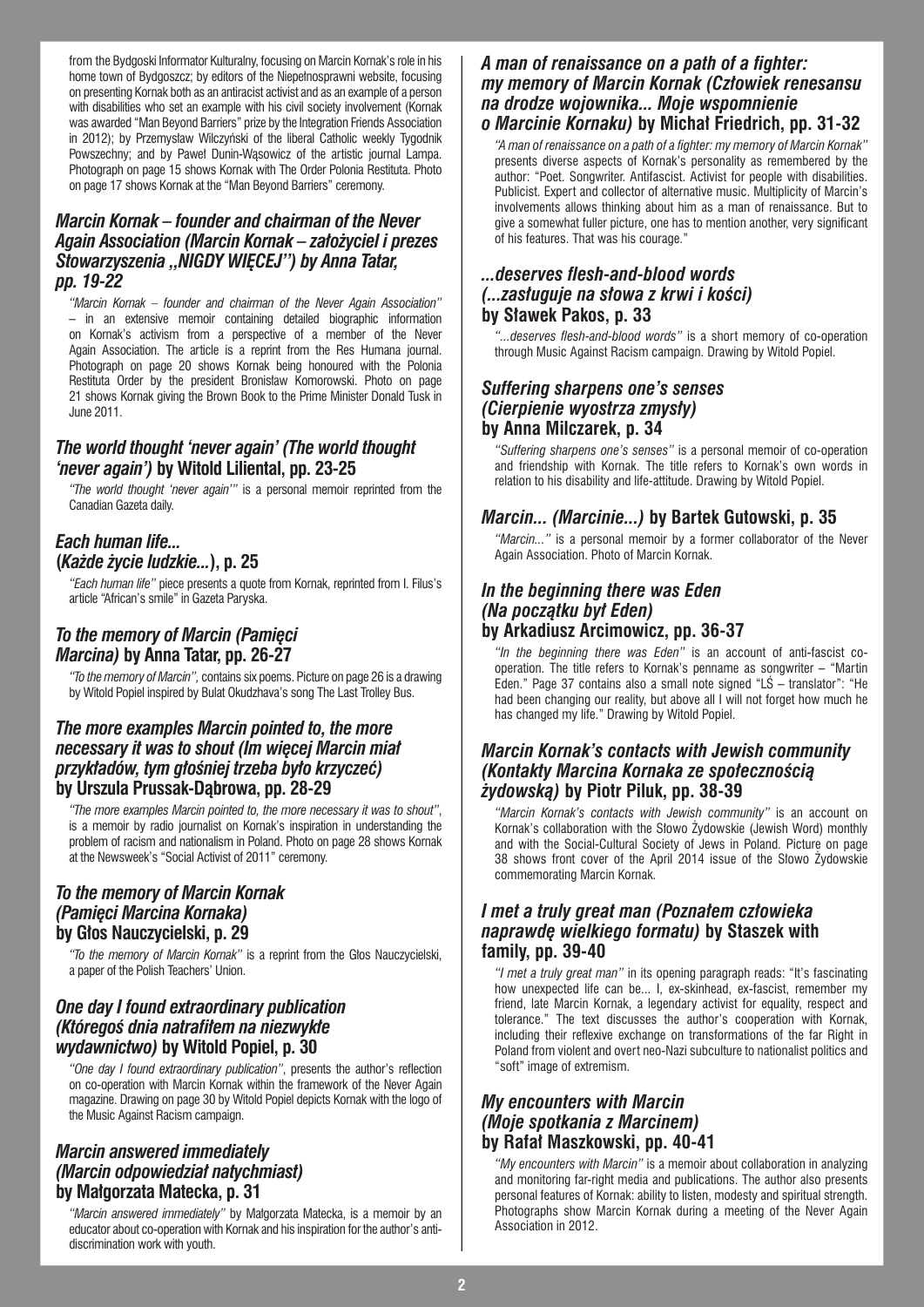#### *He spoke about difficult issues (Mówił o rzeczach trudnych)*  **by Łukasz Chwalisz, p. 41**

*"He spoke about difficult issues"* commemorates inspirations of Kornak for the author's anti-fascist activism: "He acted consistently, arguing that the neo-fascist movements cannot be belittled. That helped him win. Such an attitude of Marcin Kornak was a great support for my anti-fascist activity. (...) Marcin never rejected even the craziest of ideas. He was willing to take up new subjects, to give advice."

#### *He reached hearts of many people (Wdarł się w serca wielu ludzi)* **by Piotrek, p. 42**

*"He reached hearts of many people"* talks about friendship and social activism as the connection between Marcin Kornak and people who were involved in contact with him.

#### *Music, comic books and sport... (Muzyka, komiksy i sport...)*  **by Arkadiusz Zacheja, pp. 42-43**

*"Music, comic books and sport..."* highlights major areas of co-operation of the author with Kornak as well as personal impressions. Picture on page 42 shows Thorgal, a character from one of Kornak's favourite comic book series.

# *"M.K."* **(a song) by Joanna Naranowicz, p. 43**

*"M.K."* is a song written by Joanna Naranowicz and performed by the Qulturka band. The song commemorates Marcin Kornak.

# *The power of music (Siła muzyki)*  **by Katarzyna Skrzypiec, pp. 44-46**

*"The power of music"* is an extensive account of the Music Against Racism campaign initiated in 1997 by Marcin Kornak and the Never Again Association. Pictures show the logo of Music Against Racism campaign. the Never Again Association activists at the "Woodstock Station" Festival in 2014, and the Qulturka band live.

# **Marcin was my inspiration** *(Marcin był moją inspiracją)* **by Ewelina, p. 47**

*"Marcin was my inspiration"* is a memoir by an activist of the Anti-Nazi Group in Białystok.

*Coherence of attitude and views (Koherentność postawy i poglądów)* **by Adrian Ławeczko and** *Devoted to the cause (Oddany sprawie)* **by Przemysław Prekiel,** *He had a vision of Poland as a friendlier place for 'others' (Miał wizję Polski jako miejsca lepszego dla «innych»)* **by Marcelina Burdziak,** *Persistency in striving for the world free of racism (Upór w dążeniu do świata bez rasizmu)* **by Michał Sydorko,**  *He approached everyone individually (Do każdego podchodził indywidualnie)*  **by Bartosz Mamak,**  *Each question was a challenge for me (Każde pytanie było dla mnie wyzwaniem)* **by Kamil** 

**Mamak,** *My memories of Marcin Kornak (Moje wspomnienia o Marcinie Kornaku)*  **by Krzysztof Kasiński, pp. 47-49**

*"Coherence of attitude and views"* and "*Devoted to the cause"*, *"He had a vision of Poland as a friendlier place for 'others'", "Persistency in striving for the world free of racism", "He approached everyone individually", "Each question was a challenge for me", "My memories of Marcin Kornak"*

are other memoirs by Kornak's collaborators, some of whom never had met him personally yet recalled him as inspiring and supportive in social campaigning or publishing activity. Photograph on page 48 shows the meeting of the Never Again Association's volunteers in 2012.

# *The Republic of Friends (Rzeczpospolita przyjaciół)*  **by Piotr Jamczyński, p. 50**

*"The Republic of Friends"*, remembers Kornak through his quote from 2012 on the need to work out clear principles on how to see evils of discrimination in society (see above).

# *The 'Never Again' is Marcin Kornak ("NIGDY WIĘCEJ" to Marcin Kornak)*  **by Rafał Pankowski, p. 50**

*"The 'Never Again' is Marcin Kornak"* is the author's 2014 note in the Gazeta Wyborcza on Kornak's leadership in founding the Anti-Nazi Group, the Never Again Association and the Never Again magazine.

# *Dear Marcin, we won (Panie Marcinie, wygraliśmy)* **by Joanna Klimowicz, pp. 51-53**

*"Dear Marcin, we won"* is a memoir by a journalist of Gazeta Wyborcza from Białystok and recalls Kornak's collaboration with journalists writing about the problem of racism and the far Right. Photo on page 51 shows president Komorowski with football scarf of the "Let's Kick Racism Out of Stadiums" campaign. Picture on page 52: Poster of the "Let's Kick Racism Out of Białystok".

#### *Quotes (Cytaty)* **by rock musicians Krzysztof "Grabaż" Grabowski and Arkadiusz "Aretzky" Ślesicki, p. 53**

Quotes by rock musicians supporting anti-racist activity of the Never Again Association and of Marcin Kornak.

#### *Great respect and grateful memory of Marcin Kornak (Wielki szacunek i wdzięczna pamięć o Marcinie Kornaku)* **by Adam Michnik, pp. 54-56**

*"Great respect and grateful memory of Marcin Kornak"* is an article by the editor-in-chief of Gazeta Wyborcza and a long-time democratic oppositionist against communist authorities. The author sets the work of Kornak and the Never Again Association's activism against the broader background of democracy and authoritarian threats of nationalism and anti-Semitism. Photograph on page 54 shows Michnik with a copy of the Never Again magazine. Photograph on page 56 shows Michnik and Rafał Pankowski of the Never Again Association.

# *He drew on his own abilities (Czerpał z własnych możliwości),* **pp. 57-58**

Anna Tatar interview with Piotr Pawłowski, the president of the Friends of Integration Association and of the Integration Foundation. Photo on page 57 shows Kornak and Pawłowski during the "Man Beyond Barriers" award ceremony in 2012.

# *Never again? (Nigdy więcej?)*  **by Adam Szostkiewicz, pp. 59-60**

*"Never again?"* is an article about international challenges of racism and xenophobia. The author is one of the leading journalists of the Polityka weekly. Photograph on page 59 shows Marcin Kornak with a former president of the Republic of Poland, Lech Wałęsa holding a copy of the Never Again magazine.

#### *Brown reality, or a few words on social acceptance of discrimination (Brunatna rzeczywistość – czyli słów kilka o społecznym przyzwoleniu na dyskryminację)* **by Anna Grodzka and Sylwia Rapicka, pp. 61-63**

*"Brown reality, or a few words on social acceptance of discrimination"* is a reflection on the Never Again Association's Brown Book project set against the broader background of intolerance and political aggression in Poland.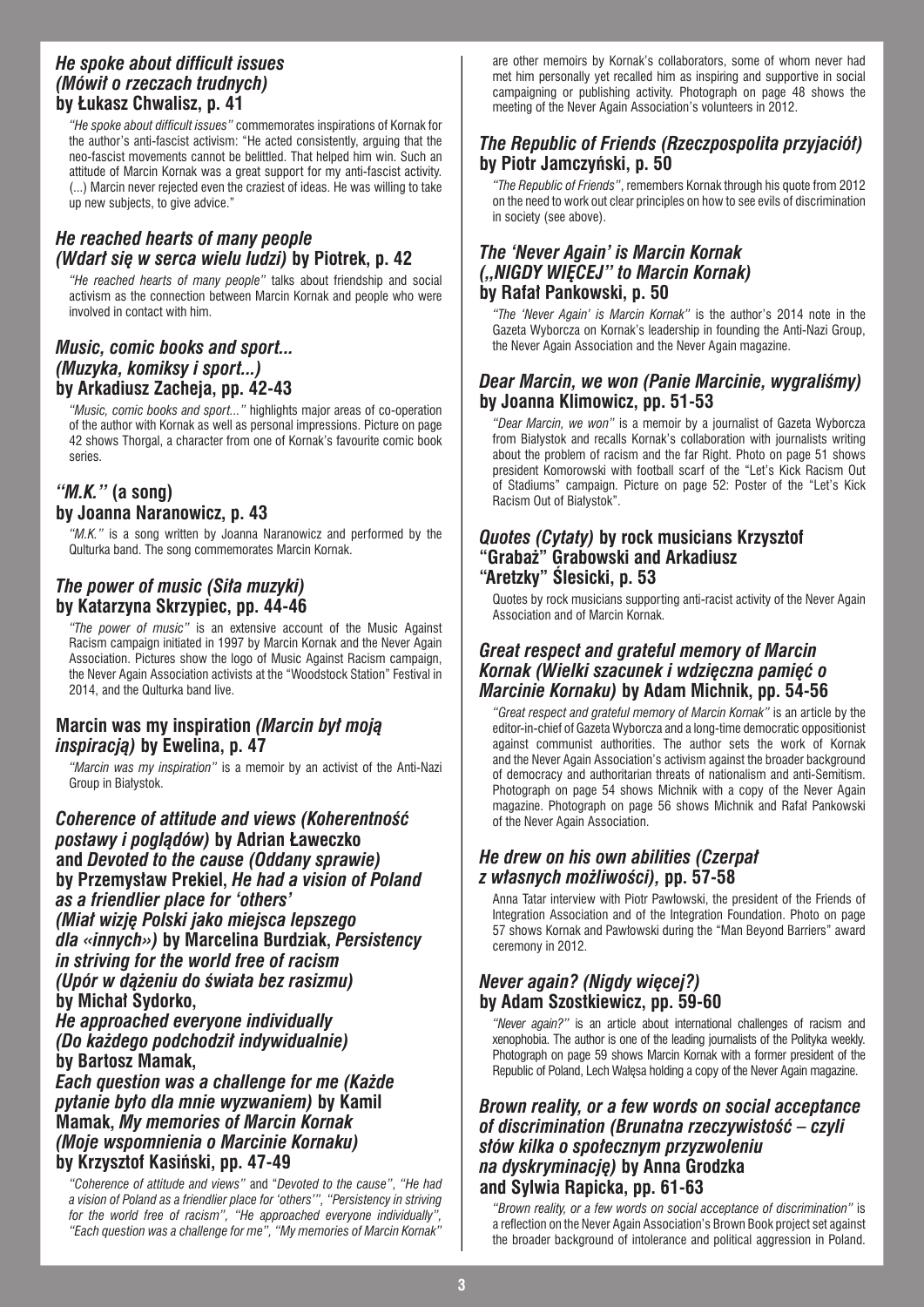Anna Grodzka is a former member of Polish parliament and an advocate of the rights of transgender persons. Drawing on page 61 by Witold Popiel. Photographs on pages 62-63 show Adam Bodnar, Polish ombudsman, and Nils Muižnieks, Council of Europe's Human Rights Commissioner, each of them holding a copy of the Never Again magazine.

#### *Marcin was the best of friends: to Marcin and to my Mother* **(Marcin najlepszym przyjacielem był. Dla Marcina i mojej Mamy) by Michał Szweda, pp. 64-66**

*"Marcin was the best of friends: to Marcin and to my Mother"* is an obituary to Marcin Kornak and to the author's mother who died in 2015. Photograph on page 65 shows Marcin Kornak and Ewa Szweda (author's mother) and reads: "Two corresponding and virtual friends, co-founders of the Never Again magazine. Honoured be their memory!" Photograph on page 66 shows Marcin Kornak with his friends-collaborators of the Never Again Association taken in Warsaw in 2005. On page 66 there is also an obituary notice on passing away of Ewa Szweda.

# *In memoriam of recently passed supporters of the Never Again Association (Pamiętamy),* **p. 67**

Journalist and Swedish culture researcher Krystyna Ylva Johansson (1936-2015), anti-Nazi resistance fighter, historian and politician Władysław Bartoszewski (1922-2015), music journalist Robert Leszczyński (1967-2015) and reporter and journalism scholar Wojciech Giełżyński (1930-2015).

#### *Zbyszek. I will remember him with his camera (Zbyszek. Zapamiętam go z aparatem)* **by Anna Tatar, p. 68**

*"Zbyszek. I will remember him with his camera",* commemorates late Zbigniew Krzywicki (1948-2015), a journalist and local government politician from Białystok.

#### **SECTION II, Studies and articles.**

#### *'Human sea' and tolerance (Ludzkie morze i tolerancja)* **by cultural anthropologist Wojciech Józef Burszta, pp. 69-72**

*"'Human sea' and tolerance"* is an analysis based on Michael Walzer's notion of tolerance. The author discusses contemporary migrations, social attitudes and variants of state regimes' approaches to protection of the rights of migrants. Drawing on page 70 by Witold Popiel.

### *Immigrants, Europe and Poland (Imigranci, Europa i Polska)* **by political scientist and former democratic opposition participant Aleksander Smolar, pp. 73-75**

*"Immigrants, Europe and Poland"*, discusses some problems of xenophobia and racism in the context of contemporary humanitarian crisis, refugees and society's attitudes in Poland. Drawing on page 74 by Witold Popiel.

# *Hatred disease (Choroba na nienawiść)* **by literature scholar, publisher and writer Marcin Czerwiński, pp. 76-77**

*"Hatred disease"* reflects on contemporary anti-immigrant resentments in Poland. The author poses a question "why Poles are so strongly opposed to Strangers or simply Others, if they are almost invisible in this country" and says that "as sociological research shows, the reason for such a strong opposition or even hostility, lies precisely in the fact that there are so few Strangers in the society". The author calls for openness to "the myth of a tolerant, open and multi-national Republic (...) the myth of the society that never was. (...) And all of us can benefit from this myth. We as a community of which we, as Poles, will be proud at last." Picture on page 76 shows a nationalist sticker of Lech Poznań football fans displayed before a match in Lithuania in 2013.

# *Cultures develop only when they enrich each other (Cultures develop only when they enrich each other),* **pp. 78-79**

Natalia Sineaeva-Pankowska interview with Leon Tarasewicz (born 1957), with Byelorussian-Polish painter and professor at the Academy of Fine Arts in Warsaw. Photo on page 79 shows Leon Tarasewicz.

### *Let us learn about religions in order to love them (Poznawajmy religie, by je pokochać)* **by theology and history scholar Stanisław Obirek, pp. 80-85**

*"Let us learn about religions in order to love them".* The author makes a case for inter-faith dialogue and argues about positive sides religious pluralism: "The multiplicity of religions has been part of humanity's condition for ages. (...) Contacts between tribes were something natural, and so this diversity was not a problem." Photographs: page 81 – Raimon Pannikkar, proponent of Cathlic-Hindu dialogue; page 82 (top) – Peter C. Phan, a Catholic theologian; page 82 (bottom) – a Jesuit Jacques Dupuis; page 83 (top) – Swami Vivekananda; page 83 (bottom) – rabbi Abraham Joshua Heschel; page 84 – pope John Paul II in Rome synagogue.

# *50 years ago (50 lat temu)* **by father Michał Czajkowski, pp. 86-87**

"50 years ago" discusses Christian-Jewish dialogue in the context of the Second Vatican Council and its 1965 Declaration on non-Christian religions.

# *How to make peace not war (Jak pokój, nie wojnę czynić)* **by Catholic journalist Jan Turnau, pp. 88-89**

*"How to make peace not war"* is a reflection on ethics of non-violence based on readings of the Gospels. Drawings on page 89 by Witold Popiel.

#### "Never Again" ("Nigdy Więcej") by social science **scholar Jolanta Ambrosewicz-Jacobs, pp. 90-92**

*"Never Again",* highlights some conclusions from educational projects and research on youth in the context of countering stereotypes and prejudice. The author emphasises the role of respectful commemoration of the Holocaust victims in educating new generations. Photo on page 91: a monument to the memory of Holocaust victims in Treblinka. Photo on page 92: a monument in the former concentration camp Dachau.

#### *Dmowski and national-Catholic anti-Semitism (Dmowski i antysemityzm narodowo-katolicki)* **by sociologist Ireneusz Krzemiński, pp. 93-98**

*"Dmowski and national-Catholic anti-Semitism",* presents some conclusions from Polish research on anti-Semitism. Tables and charts in the article show survey data from 1992, 2002 and 2012.

#### *Popular narratives on killing, hunting and saving (Ludowe narracje o zabijaniu, polowaniu i ratowaniu)* **by historian Alina Cała, pp. 99-103**

*"Popular narratives on killing, hunting and saving"* by historian Alina Cała, discusses the problem of difference between "official" collective memory and private memories in relation to Poles attitudes toward Jews during WWII. The author quotes oral histories recorded in 1980s. Photographs on page 100 show Jewish houses and a synagogue in Przeworsk before 1939. Photo on page 101 shows deportation of the Przeworsk Jews to concentration camp in Pełkinie. Photograph on page 102 shows Edward Taraszkiewicz, a member of a post-World War II anti-Communist resistance group responsible for anti-Jewish violence.

#### *Economic struggle or anti-Semitism (Walka gospodarcza czy antysemityzm***) by historian Szymon Rudnicki, pp. 104-109**

*"Economic struggle or anti-Semitism"*, problematises contemporary claims of right-wing publicists and some historians, that the pre-WWII attitudes towards Jews were motivated purely by "economic struggle." The author draws on sources from 1920s and 1930s to present anti-Semitic motivations of political nationalists and prominent Catholic circles. "Anti-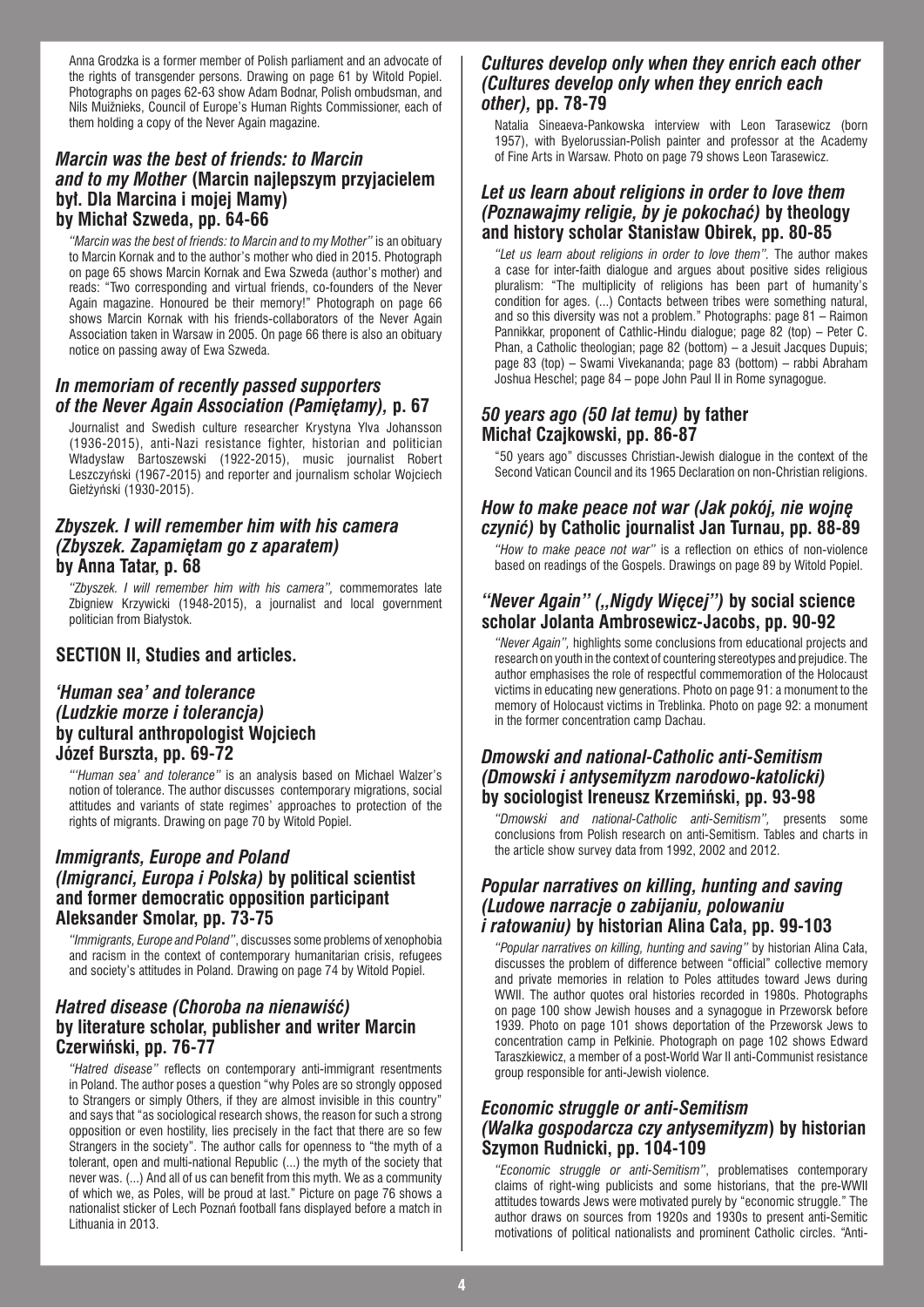Semitism was, and still is, a pervasive phenomenon. Jews were accused of all evils of the existing reality. One can certainly study particular elements of this phenomenon, including economic struggle's role in popularity of anti-Semitism, but we cannot forget about the broader picture." Picture on page 105 shows a front page of the Falanga paper – a nationalist outlet from 1930s. Photo on page 107: father Kruszyński, rector of the Catholic University of Lublin in the period of 1925-1933.

#### *Warsaw commemorates the Righteous (Warszawa upamiętnia Sprawiedliwych)* **by literature scholar and Holocaust studies researcher Jacek Leociak, pp. 110-111**

*"Warsaw commemorates the Righteous"* by literature scholar and Holocaust studies researcher Jacek Leociak, is a critical reflection on contemporary commemoration of the Poles helping the Jews during WWII. The author argues that: "The desire to commemorate, in its extreme form, goes against the common sense and moderation, and first of all, against the sense of justice. (...) It is astonishing how often stories of helping are entangled with stories of denouncing, blackmailing and hunting – not only the Jews but also those who tried to rescue them. It is impossible to move beyond this paradox. Discourse of help has two faces." Photos on pages 110-111 show monuments in Warsaw commemorating Jan Karski, Żegota (Council for the Aid to Jews) and German chancellor Willy Brandt.

#### *Indifference is the worst thing (Najgorsza jest obojętność)* **by Witold Liliental, pp. 112-113**

*"Indifference is the worst thing"* is a reflection on tolerance and on indifference to intolerance. The author writes: "We know that in each nation there are intolerant bigots and we have to, after all, tolerate their existence. But should we tolerate indifference towards their acts and slogans? Their deeds are disgraceful, but our indifference to evil is even worse." Picture on page 113 shows an anti-Semitic leaflet distributed near Polish church in Phoenix, Arizona.

# *Let the Blacks be black (Niech się Murzyni murzynią)* **by sociologist Anna Zawadzka, pp. 114-115**

*"Let the Blacks be black"* (Niech się Murzyni murzynią) by sociologist Anna Zawadzka, is an analysis of racial stereotypes and their internalisation by members of minority groups in racist society. The article takes inspiration from the Jean Genet's 1959 play The Blacks, premiered in Polish by the Polski Theatre in Bydgoszcz in January 2015. Pictures on pages 114-115 show scenes from the play Murzyni ('The Blacks') in the Polski Theatre in Bydgoszcz.

### *Różewicz and the Holocaust (Różewicz i Holocaust)* **by Małgorzata Różewicz, pp. 116-118**

*"Różewicz and the Holocaust"* presents the poem "Gold" by Tadeusz Różewicz (1921-2014). The article's author argues that the poem is "the bravest reflection on the Holocaust in world literature." Photo on page 116 shows the poet Tadeusz Różewicz.

#### *The Holocaust of Roma: has it really been forgotten? (Holokaust Romów. Czy rzeczywiście zapomniany?)* **by cultural anthropologist Joanna Talewicz-Kwiatkowska, pp. 119-122**

*"The Holocaust of Roma: has it really been forgotten?"* presents some facts concerning history of Roma in Europe, including their persecution from discrimination in the 15th century to Nazi genocide in 1940s. In the later part of the article the author contextualises commemoration of Romani victims of Nazi persecutions, highlights some educational efforts for remembrance and discusses problems that Romani survivors have claiming compensation. Photo on page 120 shows a ceremony during the International Day of Remembrance of Roma and Sinti Destruction in 2015. Photo on page 121: Berlin monument commemorating Sinti and Roma.

#### *Against anti-Semitism and national illusions. Contributions of Jan Baudouin de Courtenay (Przeciw antysemityzmowi i narodowym iluzjom. Przypadki Jana Baudouina de Courtenay)* **by historian Grzegorz Krzywiec, pp. 123-124**

*"Against anti-Semitism and national illusions. Contributions of Jan Baudouin de Courtenay"* presents some facts from biography of the Polish linguist Baudouin de Courtenay (1845-1929), in particular his involvement as publicist in fighting against anti-Semitism. The article presents his contributions as a significant yet underrated part of Poland's liberalprogressive tradition. Photo on page 123: Jan Baudouin de Courtenay.

#### *During the wartime everything is allowed... (W czasie wojny wszystko jest dozwolone...)*  **by Jakub Wesołowski, pp. 124-127**

*"During the wartime everything is allowed..."* discusses anti-Semitism prevalent in Polish society before and during WWII. The substantial part of the article highlights wartime mission of Jan Karski to document and reveal genocide of the Jews to the world. Drawings on pages 125-126 by Tomasz Bohajedyn.

#### *A reply by the Prime Minister's plenipotentiary on the World War II Museum (Odpowiedź pełnomocnika prezesa Rady Ministrów ds. Muzeum II Wojny Światowej)* **by Paweł Machcewicz**

A reply by the Prime Minister's plenipotentiary on the World War II Museum concerning parliamentary query on the soldiers of the Narodowe Siły Zbrojne (National Armed Forces). The document, dated 10 October 2012, explains historical contexts of World War II resistance movement. The author argues that the major part of the resistance tradition to commemorate should be the Polish Underground State and its Home Army, while the National Armed Forces, while contributing to the struggle for independence, should not be treated as a part of the Polish Underground State for their overt anti-democratic, nationalistic and anti-Semitic tendencies. The author of the document, Paweł Machcewicz, a prominent scholar of modern Polish history, refers to a number of sources and opinions by other historians.

#### *Individual has a decisive role to play (Jednostka odgrywa decydującą rolę)*  **by Staffan Herrström, pp. 130-131**

*"Individual has a decisive role to play"* briefly tells a story of Raoul Wallenberg, a Swedish diplomat who helped in saving lives of Jews in 1944, and argues for significance of Wallenberg's example in today's context of policy towards refugees. The author of the text was Sweden's ambassador to Poland in 2011-2015. Photo on page 130 shows Raoul Wallenberg. Drawing on page 131 by Witold Popiel.

#### *Swing dancing prohibited (Tańczenie swingu zabronione)* **by Michał Fijka and Anna Tatar, pp. 132-135**

*"Swing dancing prohibited"* is a part of an unfinished article by Marcin Kornak on youth subculture in Hitler's Germany resisting Nazism through jazz music. Picture on page 132 shows cover of the CD-set Swinging Tanzen Verboten; photos on page 133 show composer Michael Jary and instrumentalist Kurt Widmann. Photo on page 134 shows "Swing dancing prohibited" sign from the times of Nazism. The text is accompanied by a short article by Julia Wizowska (page 135) titled "Short history of swing in the Third Reich."

#### *On social inequalities and racism (O nierównościach społecznych i rasizmie)* **by Barbara Nowacka, p. 136**

*"On social inequalities and racism"* is an essay arguing, in the contemporary socio-political context, that "social inequalities are one of the best documented, yet the most ignored, causes of anti-minority prejudice."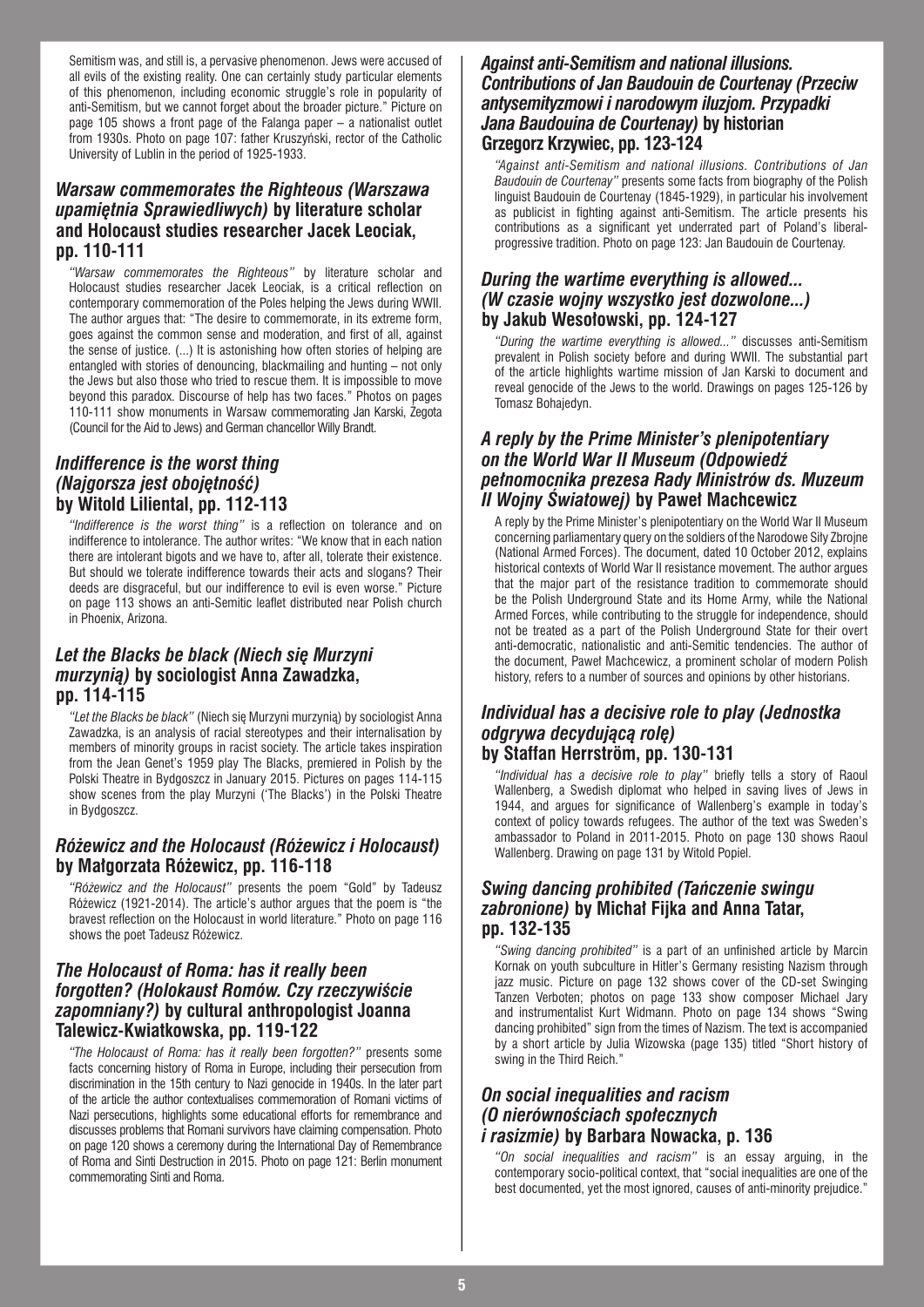#### *Polish woman, love the Arab! (Polko, pokochaj Araba!)* **by Jaś Kapela, pp. 137-138**

*"Polish woman, love the Arab!"* highlights the problem of islamophobia in contemporary Poland. The author argues that the source of anti-Arab and anti-Muslim prejudice is not merely social media activism but also mainstream media discourse, including liberal journalists and commentators. Photo on page 138: a TV show from January 2015.

#### *Our faces, or an art of packaging (Nasze twarze, czyli... sztuka opakowania)* **by Krzysztof Skiba (a popular rock musician and TV presenter), pp. 139-140**

*"Our faces, or an art of packaging"* discusses the issue of the far Right's public relations strategies to gain trust among less extreme electorate. Photo on page 140 (top) shows nationalist politician Krzysztof Bosak in TV show "Dancing with stars", and another photo shows electoral poster of Marian Kowalski, nationalist politician running in 2015 presidential elections.

#### *Your cathedrals, your stadiums (written before elections) – Wasze katedry, wasze stadiony (pisane przed wyborami)* **by Jarosław Ważny, pp. 141-142**

*"Your cathedrals, your stadiums (written before elections)"* is a reflection on political influence of the nationalist right and how it should be countered by antifascist groups. Drawing on page 141 by Witold Popiel.

# *My truth is the truest (Moje najmojsze)* **by Sylwia Chutnik (a writer and feminist activist), pp. 142-143**

*"My truth is the truest"* is a reflection on dialogue, tolerance and ambivalences of social perception of "normality". Drawing on page 143 by Witold Popiel.

# *Grandfather from an elevator (Dziadek z windy)*  **by literature scholar Michał Głowiński, pp. 144-145**

*"Grandfather from an elevator"* is a critical discussion on the book Resortowe dzieci. Media (Departmental children in the media) by rightwing authors Dorota Kania, Jerzy Targalski and Maciej Marosz. The book itself, in a witch-hunt mode, traced roots of some contemporary journalists in their families' previous status within communist establishment. The author argues: "If I was to characterise (...) the book (..) I would call it an obtrusive, multi-way galvanising of lustration discourse (...) data manipulation, rhetoric of accusation magnified by one-sidedness, primitivism and extreme simplifications, and also a striking ignorance concerning the history of communist Poland." Picture on page 145 shows front cover of the book.

#### *Externalization of evil, and hate speech in discourse on Jedwabne (Eksternalizacja zła i mowa nienawiści w dyskursie o Jedwabnem***) by Dorota Bednarczyk, pp. 146-148**

*"Externalization of evil, and hate speech in discourse on Jedwabne"*  is an analysis of public debate on historical accounts of the 1941 anti-Jewish pogrom in the town of Jedwabne. The author refers to opinion polls as well as Polish press discourse of early 2000s. Photo on page 147 shows monument commemorating Jews murdered in Jedwabne.

#### *The film Pokłosie as a catalyst of another discussion on events in Jedwabne in 1941: a discussion in cyber-space (Film "Pokłosie" jako katalizator kolejnej dyskusji o wydarzeniach z Jedwabnego z 1941 roku. Dyskusja w przestrzeni wirtualnej)* **by Kamil Nowak, pp. 149-151**

*"The film Pokłosie as a catalyst of another discussion on events in Jedwabne in 1941: a discussion in cyber-space"* presents analysis of comments following the release of Władysław Pasikowski's 2012 movie Aftermath. The film depicted the problem of the changes of historical memory among descendants of pre-World War II Polish families involved in wartime anti-Jewish pogroms. The article is an excerpt from the author's MA thesis. Photo on page 150 shows a scene from the film Aftermath.

#### *'Better red than free': on nationalists defending communism ("Better red than free", czyli o narodowcach – obrońcach "komuny")* **by Tomasz Kenar, pp. 152-154**

*"'Better red than free': on nationalists defending communism"* discusses involvement of nationalist circles in supporting politics of the Polish partystate authorities during communism, including anti-opposition measures at the time of martial law in early 1980s. The author poses a question about instrumentalisation of "anti-communism" in contemporary politics. In a concluding paragraph he writes: "if anti-communist [democratic] opposition was a thorn in state-supporting nationalists' side, and in their view the Soviet Union was the only power able to stop 'Jewish-Trotskyist plot', i.e. that of the democratic opposition, then why do we talk about anti-communism? The answer probably lies in the fact that nationalists inherently support the stronger against the weaker. During the People's Republic they supported 'commies' against the growing opposition, and in the Third Republic they 'fight against' these 'commies' (...) in the name of maintaining the ruling order. And we can easily presume that if the [contemporary] National Movement reached for power, they would create a nationalist-style Stalinism. There's no doubt that anticommunism of today's nationalists is only a mask, behind which there is obsessive anti-Semitism, chauvinism and intolerance towards anyone who thinks differently." Photo on page 152 shows Jędrzej Giertych (1903-1992), a major nationalist ideologue; photo on page 153 shows a banner with Celtic cross at the 2013 commemoration of anti-communist underground fighters.

#### *The spectre of Russia, or national mythologies of Poles and Russians (Widmo Rosji albo o mitologiach narodowych Polaków i Rosjan)*  **by Izabela Głowacka, pp. 154-158**

*"The spectre of Russia, or national mythologies of Poles and Russians"* is a historical analysis of Polish-Russian relations and persistence of anti-Russian stereotypes in Poland. Pictures show Polish cultural depictions of Russians: Jan Matejko painting of 1892 (page 155), a scene from Kazimierz Dejmek's famous 1968 theatrical work of Dziady (page 156, top), a scene from Jerzy Hoffman's film Battle of Warsaw 1920 (page 156, bottom), and a devastated Warsaw monument commemorating Soviet soldiers (page 157, photograph from 2013).

#### *Russian goy in inter-war Warsaw (Rosyjski goj w międzywojennej Warszawie)*  **by Piotr Mitzner, pp. 159-161**

*"Russian goy in inter-war Warsaw"* is an article about Dmitry Fillosofov (1872-1940), a Russian literary critic and political émigré living in Warsaw in 1920s and 1930s. The article highlights particularly Filosofov's involvement in countering pre-war anti-Semitism. In 2015, the author published two volumes of Filosofovs selected writings.

# *Arise, Vast Country (Wstawaj, Strana Ogromnaja)*  **by Grzegorz Ślubowski, pp. 162-163**

*"Arise, Vast Country"* discusses manipulative discourse of anti-fascism in contemporary politics of Russian nationalism. The article's title is taken from an opening line of the "Sacred War" – famous Soviet patriotic song of the World War II.

# *East of Eden (Na wschód od Edenu)*  **by Jon Philips, pp. 163-165**

*"East of Eden"* discusses the use and instrumentalization of Orthodox Christianity by white-nationalist groups in the United States, and their supportive position on Putin's regime. The article also problematises ambivalent attitudes of the Orthodox church authorities in Russia towards interpretation of this religion by American converts rooted in white supremacist ideology. Photo on page 164 shows violent attack by a member of the Young Traditionalists on a participant of an anti-rape demonstration in Bloomington, Indiana in 2014. The text is a reprint from Intelligence Report.

# *Blue Mongolia: the forgotten terror (Blue Mongolia: the forgotten terror)* **by Gustaf Görfelt, pp. 166-168**

*"Blue Mongolia: the forgotten terror"* presents historical contexts of the Khukh Mongol (Blue Mongolia) movement founded by Roman von Ungern-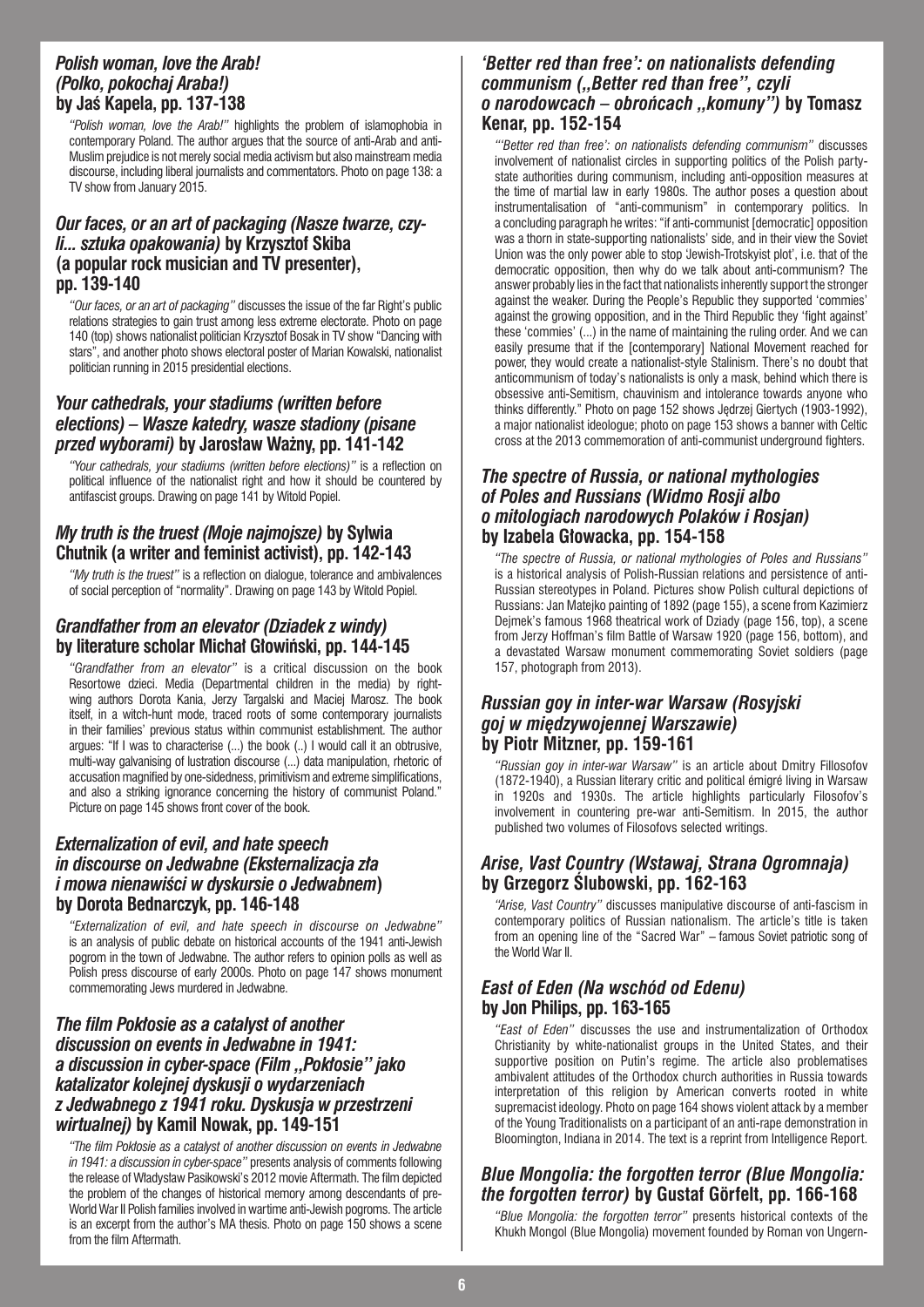Sternberg in early 1920s, and its legacy among contemporary neo-fascists in Russia, Germany and Mongolia. The text is a reprint from Swedish anti-fascist magazine Expo.

# *On 'Orientalism' (Wokół Orientalizmu)* **by Zbigniew Michalczyk, pp. 169-172**

*"On 'Orientalism'"* is a reflection on historical and contemporary anti-Arab and anti-Muslim prejudice as seen via critical analysis presented by Edward Said in his famous book.

#### *Between a fest and Nazis' gathering – Viking Festival in Wolin (Pomiędzy festynem a zlotem nazistów – Festiwal Wikingów w Wolinie)*  **by Bartosz Nowak, pp. 173-174**

*"Between a fest and Nazis' gathering – Viking Festival in Wolin"* discusses the presence of neo-Nazi and racist ideologies in historical-reenactment events. The author shares reflections from a field trip to the 2015 Viking Festival in north-west Poland. Pictures show the presence of folk symbols used by the far Right.

#### *After all, I prefer to be insulted (Już wolę, żeby mnie obrażać)* **by journalist Dawid Warszawski, pp. 175-177**

*"After all, I prefer to be insulted"* is a reflection following the terrorist attacks on Charlie Hebdo and a defence of free speech. The article is a shortened version of the author's speech at the 2015 International Conference "Europe and challenges of the 21st century: boundaries of freedom."

# *Demon of Death – a letter from Paris (Demon Śmierci – list z Paryża)* **by Bernard Dreano, pp. 177-178**

*"Demon of Death – a letter from Paris"* is a reflection on terrorist attacks in France and their effect on the growing divisions in society. Reprint from OpenDemocracy.net. Drawings on pages 177-178 by Tomasz Bohajedyn.

# **SECTION III, From the history of the Never Again Association**

#### *Extraordinary early day motion in the House of Commons (Niezwykła rezolucja w Izbie Gmin)***, p. 180**

*"Extraordinary early day motion in the House of Commons"* – a document from June 2012 showing concern by a group of members of the British Parliament with possible threats of racism during Euro 2012. The Never Again Association was listed in the document as an example of anti-racist organizations, which the MPs supported.

#### *English and Polish people together against racism (Anglicy i Polacy razem przeciwko rasizmowi),* **p. 181**

*"English and Polish people together against racism"* – a note on joint action by Polish and English football fans before Poland-England match in October 2012.

#### *Let's Kick Racism Out of Stadiums campaign gains momentum (Kampania "Wykopmy Rasizm ze Stadionów" nabiera tempa),* **pp. 181-182**

*"Let's Kick Racism Out of Stadiums campaign gains momentum"*  – a note on new activities by the Never Again Association during the 2013 spring round of Polish football league.

# *Let's Kick Racism Out of Stadiums in Spring ("Wykopmy Rasizm ze Stadionów" na wiosnę),*  **pp. 182-183**

*"Let's Kick Racism Out of Stadiums in Spring"* – a note on antiracist

activities during the International Action Week Against Racism in March 2013.

# *Racism and violence – the growing danger! (Rasizm i przemoc – rosnące zagrożenie!),* **p. 183**

*"Racism and violence – the growing danger!"* – a note on the Brown Book 2011-2012, quoting some incidents reported in the publications, and comments by the Never Again Association activists.

# *Racism against music! (Rasizm przeciwko muzyce!)* **by Marcin Kornak, pp. 184-185**

*"Racism against music!"* – on attacks by the far right militants on concerts and people involved in the Music Against Racism campaign in 2011-2012. Photos on pages 184-185 show musicians supporting the antiracist campaign.

#### *The Never Again Association at the Kensington Palace ceremony (Ceremonia w Pałacu Kensington z udziałem "NIGDY WIĘCEJ")***, p. 186**

*"The Never Again Association at the Kensington Palace ceremony"* – in March 2015 the Never Again Association together with football player Samuel Eto'o and the FARE network were awarded the European Medal of Tolerance. The ceremony took place in the Kensington Palace in London.

#### *Beginning the new year with the ratified convention on fight against racism (W Nowy Rok z ratyfikowaną Konwencją o walce z rasizmem),* **p. 187**

*"Beginning the new year with the ratified convention on fight against racism"* – in 2015 the Polish authorities ratified the Council of Europe's Convention on cybercrime with additional protocol on countering racism (the document was signed already in 2003). The Never Again Association had been involved in campaigning and petitioning supported by the then minister of foreign affairs, Radosław Sikorski. In 2013 a query was submitted by a member of parliament, Robert Biedroń, and in 2014 president Komorowski signed laws on ratification of the two documents, voted earlier by both chambers.

#### *Małgorzata Matecka received Irena Sendler Award (Małgorzata Matecka laureatką Nagrody im. Ireny Sendlerowej),* **pp. 187-188**

*"Małgorzata Matecka received Irena Sendler Award"* – a collaborator of the Never Again Association, Małgorzata Matecka, was awarded by the Children of the Holocaust Association and Civic Education Centre Foundation for her educational activity among children and youth, including the "Equal and Different" Regional Festival of Youth Bands and literary competition "Youth Remembers."

#### *Journalists against racism – distinguished in the parliament (Dziennikarze przeciwko rasizmowi – docenieni w Sejmie),* **pp. 188-189**

*"Journalists against racism – distinguished in the parliament"* – in March 2014, at a ceremony held in the Polish parliament, several journalists were awarded for their contributions to highlighting the problem of racism in sport. The competition "No to Racism in Sport" was organized by the Never Again Association, Parliamentary Committee on Sport and Tourism, Polish Olympic Committee, the Ombudsman's Office and European **Commission** 

#### *'Holy war' with anti-Semitism at stadiums ("Święta wojna" z antysemityzmem na stadionach)*  **by Maciej Kozłowski, pp. 189-190**

*'Holy war' with anti-Semitism at stadiums"* is a note on the Naród Wybrany – Cracovia Pany book by Maciej Kozłowski (historian, journalist and diplomat) on multicultural history of Polish sport. The book was published by the Never Again Association.